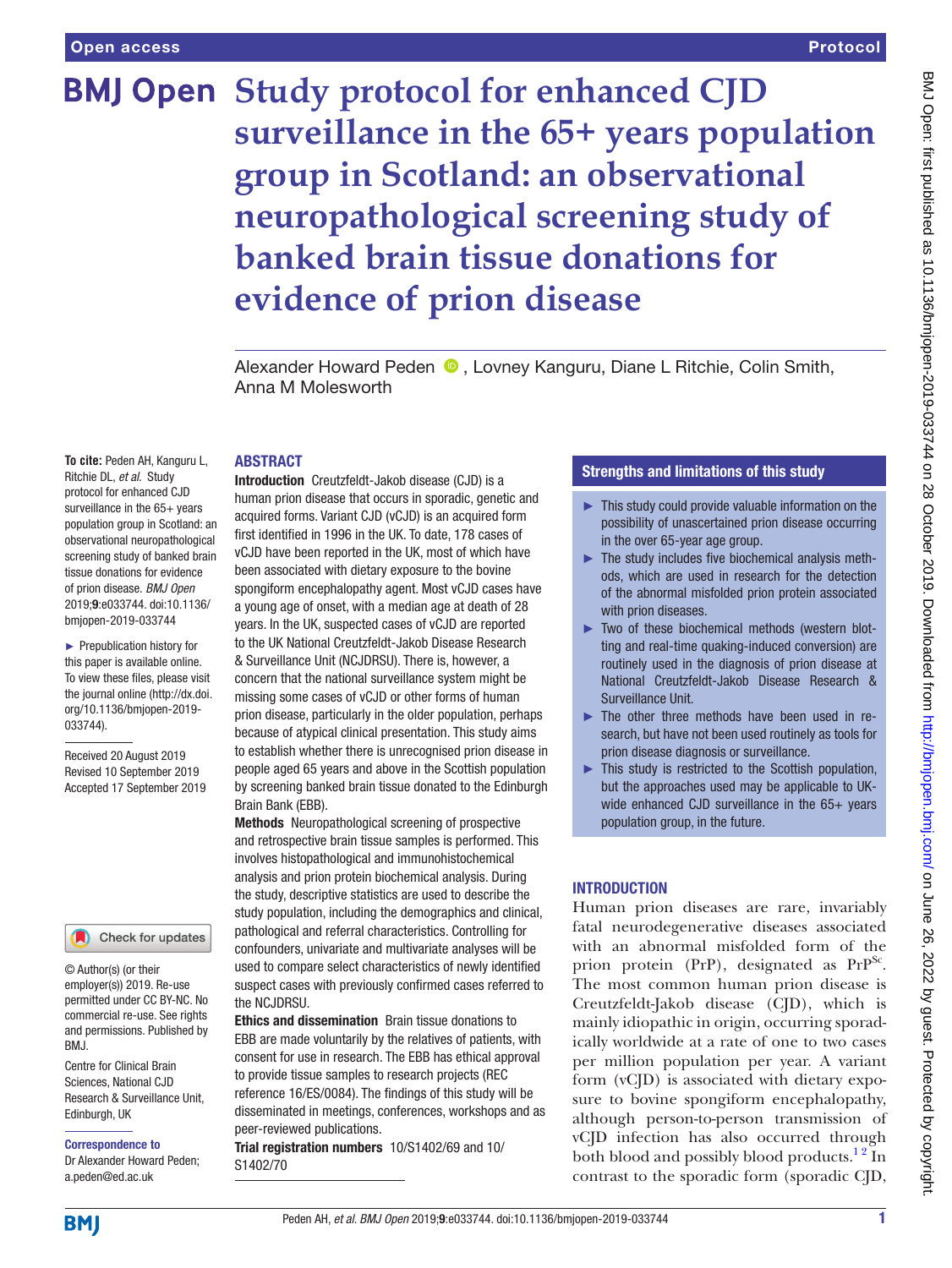or sCJD) which affects individuals mainly in the seventh decade of life, the median age at onset for vCJD in the UK is 26.5 years and the median age at death is 28 years.<sup>[3](#page-6-1)</sup> To date, 178 cases of vCJD have been reported in the UK with the first cases reported in 1996 and the most recent death occurring in  $2016$ .<sup>[4](#page-6-2)</sup> However, prevalence studies indicate that 1 in 2000 people in the UK may be subclinical carriers of vCJD infection. $5-7$  Therefore, it is possible that future cases of vCJD may occur.<sup>4589</sup>

The national surveillance system for CJD in the UK has comprehensive mechanisms in place for the ascertain-ment of prion disease.<sup>[3](#page-6-1)</sup> However, it is possible that the national surveillance system could be missing some vCJD cases, particularly in older age groups, perhaps because the clinical presentation in these individuals is atypical of vCJD. For example, age-related changes in the brain may mask the MRI signal and characteristic pathology that supports the diagnosis of vCID.<sup>10</sup> There is also the potential that typical cases of vCJD may simply not be recognised as such in older individuals, because vCJD patients are typically much younger. Furthermore, dementia is also relatively common among people aged 65 years and above $11$  and a diagnosis of vCJD may be more difficult to recognise, or may not be considered, if the patient has been referred to non-neurology medical specialities that are less familiar with prion disease. A similar situation may also exist for sCJD, which in the UK currently occurs at a rate of five to six cases per million of the population aged 65 years and above, with mortality peaking in the 65–79 years age group and then rapidly declining.<sup>[3](#page-6-1)</sup> The reasons for this rapid decline are unclear, but may, in part, be linked to under-ascertainment of cases in the elderly, rather than the absence of disease.<sup>3</sup>

To enable robust and accurate clinical and epidemiological surveillance of CJD and to help to protect public health from the potential iatrogenic transmission

of  $CID<sup>12</sup>$ , the identification and investigation of CID cases across all age groups is essential. This study aims to screen banked brain tissue donations for evidence of otherwise unrecognised prion disease (including vCJD and sCJD) in the 65+ years age group. Specifically the study aims:

- 1. To undertake in-depth histopathological, immunohistochemical, PrP biochemical and molecular subtype (*PRNP* codon 129) screening.
- 2. To describe the range of clinical and pathological characteristics associated with prionopathy, in life (alternative) diagnoses and referral characteristics of any 'missed' cases identified in this screen.

#### **Methods**

## Study design and population

This study aims to determine if there is otherwise unrecognised prion disease (including vCJD, sCJD and other forms of prionopathy) in the Scottish population. The approach taken for this part of the study involves neuropathological screening of prospective and retrospective brain tissue donations donated to the Edinburgh Brain Bank (EBB) from donors in the 65+ years age group throughout Scotland.<sup>[13 14](#page-6-7)</sup> The testing methods applied include histopathological, immunohistochemical and PrP biochemical analysis, and genotyping polymorphic codon 129 of the PrP gene (*PRNP*).

#### Case inclusion definition

All brain tissue donations to the EBB from people aged 65 years and above are eligible for inclusion in the study. Donated tissue is excluded only if there is insufficient quantity for planned laboratory investigations. The number of eligible donations received at EBB is currently estimated at 30 each year. In addition, there are approximately 175 donations already banked at EBB from 2005

<span id="page-1-0"></span>

| Sources of donations to EBB<br>Table 1                                                           |                                                                                                                                                                                                                                                   |  |  |  |
|--------------------------------------------------------------------------------------------------|---------------------------------------------------------------------------------------------------------------------------------------------------------------------------------------------------------------------------------------------------|--|--|--|
| <b>Source</b>                                                                                    | <b>Description</b>                                                                                                                                                                                                                                |  |  |  |
| $65+$ study                                                                                      | Includes donations from participants who are 65 years and older across Edinburgh and NHS<br>Lothian, including the Anne Rowling Clinic, Old Age Psychiatry, Medicine of the Elderly and<br>Neurology services, with atypical features of dementia |  |  |  |
| Alzheimer Scotland                                                                               | Includes donations from adults diagnosed with dementia in Scotland                                                                                                                                                                                |  |  |  |
| <b>Edinburgh Procurator Fiscal</b>                                                               | Includes donations from sudden or accidental death investigated by procurator fiscal in<br>Scotland                                                                                                                                               |  |  |  |
| Lothian Birth Cohort 1936                                                                        | Includes donations from participants born in 1936 in Lothian                                                                                                                                                                                      |  |  |  |
| Motor Neurone Disease<br>Register                                                                | Includes donations from patients with motor neurone disease in Scotland                                                                                                                                                                           |  |  |  |
| LINCHPIN-Lothian<br>IntraCerebral Haemorrhage,<br>Pathology, Imaging and<br>Neurological Outcome | Includes donations from adults in Lothian diagnosed with intracerebral haemorrhage after 01<br>June 2010                                                                                                                                          |  |  |  |
| <b>Multiple Sclerosis Society</b><br><b>Tissue Bank</b>                                          | Includes donations from patients with multiple sclerosis in Scotland                                                                                                                                                                              |  |  |  |
| ERR, Edinburgh Broin Bank, NUC, National Hoolth Consing                                          |                                                                                                                                                                                                                                                   |  |  |  |

Bank; NHS, National Health Serv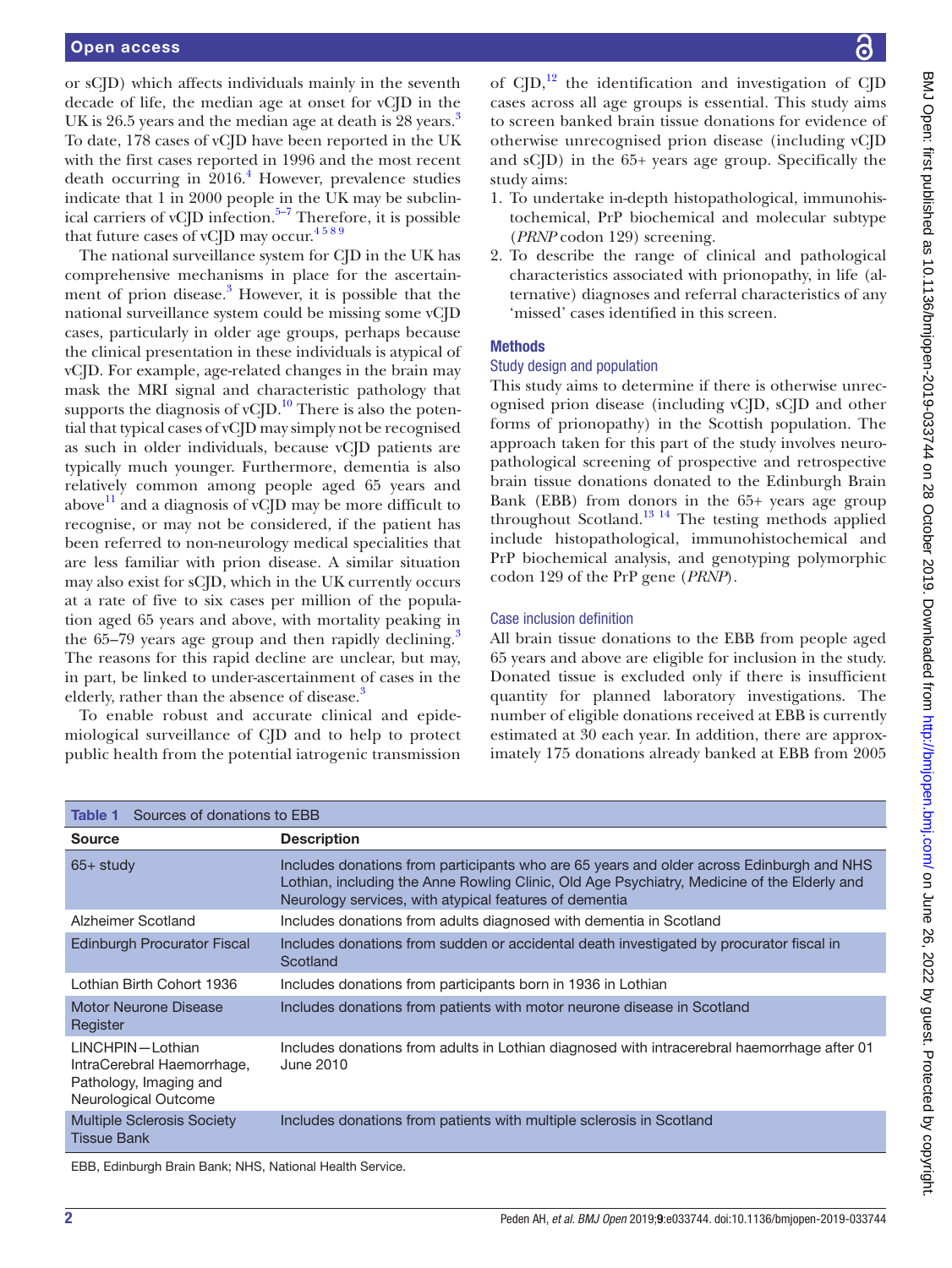(referred to as retrospective samples), which are eligible for screening in this study.

## **Outcome**

Our primary outcome of interest is evidence of prion pathology, which includes the presence of abnormal PrP,  $PrP^{Sc}$ , in brain tissue following brain tissue testing. We are interested in the associated clinical, pathological and referral characteristics, and in life (alternative) diagnosis of any cases detected in this way.

## Source of samples

The EBB is part of the UK population-wide Brain Bank Network, providing high-quality post-mortem materials for diagnosis and research into disorders of the brain and nervous system. EBB was established in 2005, and receives donations from a number of national and local research studies in Scotland.<sup>13 14</sup> Currently, this includes donations made through the National Creutzfeldt-Jakob Disease Research & Surveillance Unit (NCJDRSU) 65+ enhanced clinical surveillance study, Alzheimer Scotland,<sup>[15](#page-6-8)</sup>

Edinburgh Procurator Fiscal, Lothian Birth Cohort 1936, the Scottish Motor Neurone Disease Register,  $^{16}$  the Lothian study of IntraCerebral Haemorrhage, Pathology, Imaging and Neurological Outcome,<sup>17</sup> and the Multiple Sclerosis Society Tissue Bank ([table](#page-1-0) 1). These form a highly select patient group with a set of neurodegenerative (non-CJD) conditions among which a 'missed' diagnosis of prionopathy might be found. An overview of the protocol put in place including neuropathological screening of brain tissue donations is shown in [figure](#page-2-0) 1.

## Donations to EBB

All donations made to the EBB are handled by a team comprising a neuropathologist(s), research nurse, laboratory technicians and a laboratory manager.<sup>18</sup> Neuropathologists provide cellular and molecular diagnoses from post-mortem examinations. The research nurse is responsible for obtaining authorisation for a post-mortem examination and the use of brain tissue for research purposes from the families of donors. The research nurse liaises



<span id="page-2-0"></span>Figure 1 An overview of processes put in place including neuropathological screening. CJD, Creutzfeldt-Jakob disease; GP, general practitioner.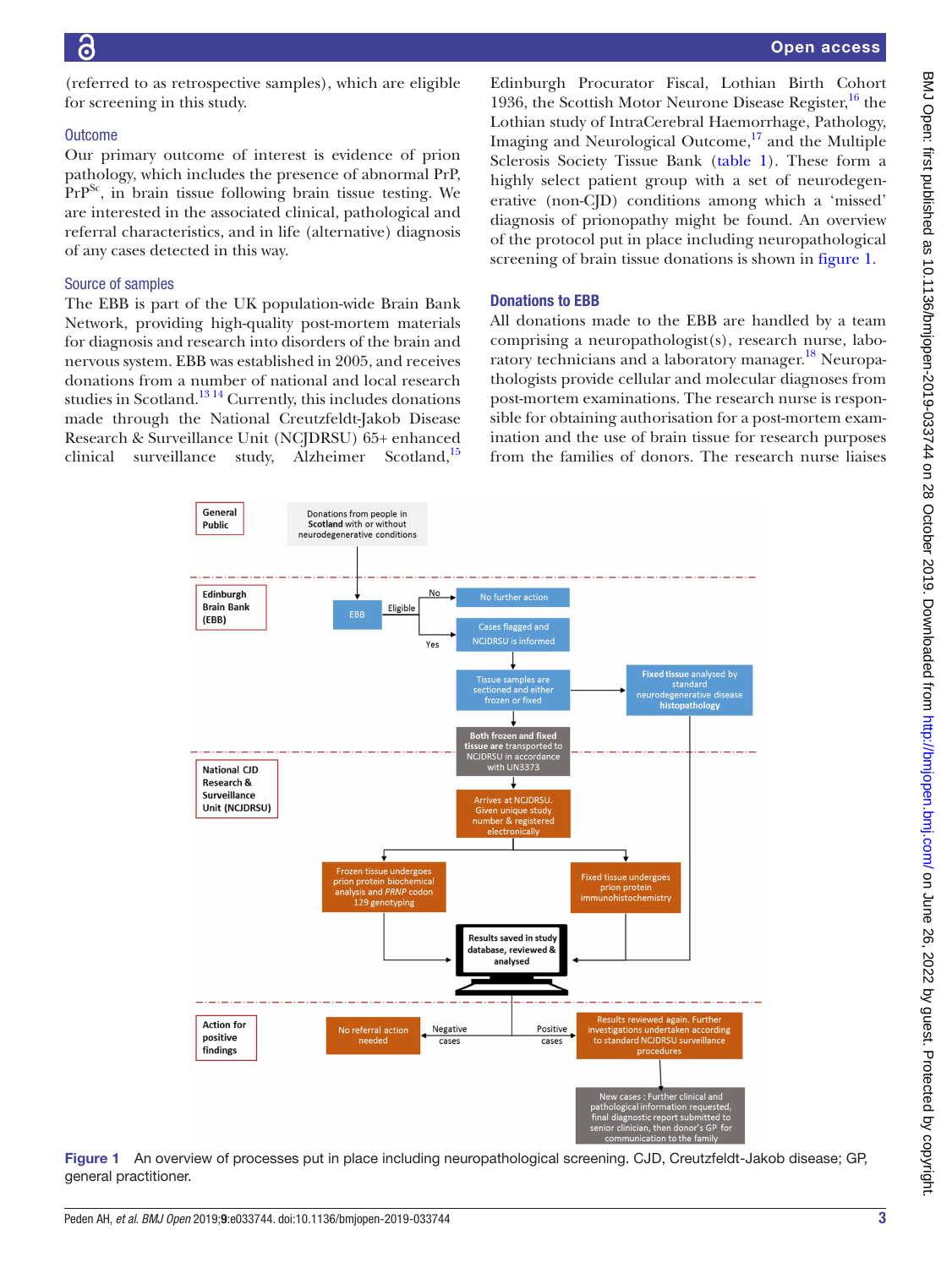with donor families and funeral directors throughout the whole process. The laboratory technicians are responsible for collecting and storing the tissue samples and checking their quality. The laboratory manager ensures the smooth running of the laboratory, including appropriate governance on tissue sample requests from researchers in the UK and internationally.

#### Sample identification and preparation at EBB

Once a tissue donation is made to the EBB, staff check its eligibility for inclusion into our study. Eligible donations are flagged, and the study team at NCJDRSU is informed. For all donations made, there is a standard protocol for tissue sampling that is applied during the post-mortem examination.<sup>19</sup> First, the brain is removed and cut into coronal slices. These individual brain slices are further subsampled to provide a small tissue block from a wide range of specified brain regions. Each block of tissue is divided into two, with one sample immersed in formalin fixative and processed into a paraffin-embedded (FFPE) tissue block, and the second sample frozen in liquid nitrogen vapour and stored at −80°C. Both frozen and fixed samples are stored within the EBB and made accessible for further neuropathological and biochemical investigations. From the FFPE tissue blocks, 5µm thin tissue sections are cut and mounted onto glass slides (referred to as fixed tissue), and analysed by microscopy following H&E staining or immunohistochemical probing with specific antibodies. The frozen tissue is subjected to biochemical and genotypic analyses. For our study, EBB provides both fixed and frozen tissue samples from each of the four cortical regions (frontal, temporal, occipital and parietal) as well as the thalamus and cerebellum, if available.

## Sample transportation

The frozen and fixed tissue samples are anonymised before being transported to NCJDRSU, and accompanied in transit by a study tissue form containing a unique EBB donation identifier number. For the fixed tissue, no specific precautions are necessary for transportation. However, these samples are packaged appropriately in microscope slide boxes to prevent damage in transit. Frozen tissue is packaged together with dry ice in accordance with the regulations for road transport of category B (UN3373) tissue specimens. Both frozen and fixed samples are delivered to NCJDRSU in person by the EBB laboratory manager.

#### Processing of samples at NCJDRSU

Due to the infectious nature of prion diseases, all personnel handling frozen tissue samples within the NCJDRSU laboratory are required to do so in accordance with NCJDRSU category 3 laboratory health and safety policies and national regulations.<sup>[20 21](#page-6-13)</sup> Both frozen and fixed samples are delivered to the NCJDRSU category 3 containment laboratory, $20$  where they are registered electronically and tracked within the unit using

the same unique EBB donation identifier number as in section Sample transportation. The frozen samples are stored immediately in a designated −80°C freezer, while the fixed samples are stored at room temperature in the laboratory.

### Histopathology testing

For all prospective and retrospective samples, laboratory technicians at EBB conduct a standard suite of histopathological screening on the fixed tissue from all the six brain regions mentioned in section Sample identification and preparation at EBB for the identification of pathological changes associated with common neurodegenerative diseases, including screening for spongiform change, astrogliosis, neuronal loss and plaque formation. This standard suite includes basic immunohistochemical analysis using a panel of antibodies against neurodegenerative proteins: anti-Aβ40, anti-Aβ42, anti-α-synuclein, anti-phospho-tau, anti-phospho-TDP-43 (transactive-response DNA-binding protein 43) and anti-p62.

#### Immunohistochemical testing for PrP

Additional immunohistochemically testing for the PrP in the fixed tissues are performed at NCJDRSU using two anti-PrP monoclonal antibodies: 12F10, which recognises the PrP epitope 142–160 (Bioquote, York, UK), and KG9, which recognises the PrP epitope 140–160 (TSE Resource Centre, Roslin Institute, Edinburgh, UK). Both are used in combination with the highly sensitive Novolink Polymer Detection System.<sup>22</sup> PrP immunohistochemistry is routinely carried out on fixed tissue sections on just two of the six brain regions, namely frontal cortex and cerebellum. Subsequent analysis on the thalamus and the remaining three cortical regions (temporal, occipital and parietal) is conducted if the cases are flagged to be of interest following their histopathological and/or biochemistry investigations for prion disease.

#### PrP biochemical analysis

For all prospective samples, this investigation requires approximately 2–3 gm of frozen tissue each from the frontal, temporal, occipital and parietal cortical regions as well as the thalamus and cerebellum, whereas for retrospective samples, only the frontal cortex and cerebellum are analysed. We use a panel of biochemical analysis methods ([table](#page-4-0) 2), which are designed to maximise the potential for detecting low levels of prion disease PrP<sup>Sc</sup>. These include:

- 1. Standard diagnostic western blot (WB) for the protease-resistant core of  $PrP^{Sc}$  ( $PrP^{res}$ )<sup>[22](#page-6-14) [23](#page-6-15)</sup> with samples prepared according to the method of Parchi *et al*. [24](#page-6-16)
- 2. High sensitivity sodium phosphotungstic acid precipitation (NaPTA), followed by WB for  $PrP<sup>res</sup>$ .  $22526$
- 3. Conformation-dependent immunoassay (CDI) analysis for  $PrP^{Sc}$ .<sup>[27](#page-6-18)</sup> This method is highly sensitive and is able to detect both protease-resistant and protease-sensitive forms of  $PrP^{S\bar{c}}$ . [28 29](#page-6-19)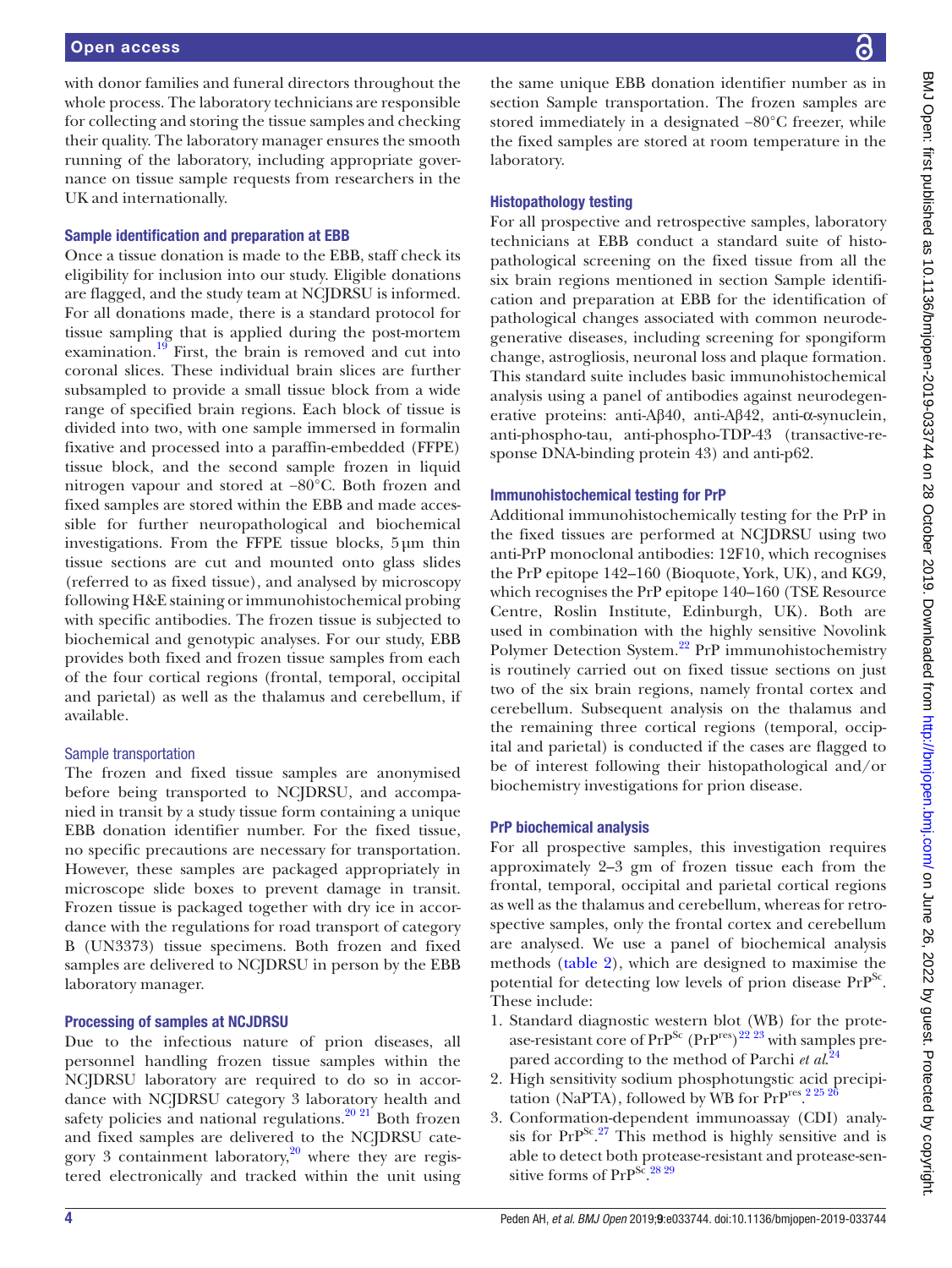<span id="page-4-0"></span>

| Biochemical analysis methods<br>Table 2                                         |                                                                                                                                                                                        |                                                                                                   |                                                              |                   |  |
|---------------------------------------------------------------------------------|----------------------------------------------------------------------------------------------------------------------------------------------------------------------------------------|---------------------------------------------------------------------------------------------------|--------------------------------------------------------------|-------------------|--|
| <b>Method</b>                                                                   | <b>Function of test</b>                                                                                                                                                                | <b>Advantages</b>                                                                                 | <b>Disadvantages</b>                                         | <b>References</b> |  |
| 1. Western blot (WB)                                                            | Detection of protease-resistant PrP <sup>Sc</sup>                                                                                                                                      | Standard method used<br>in the diagnosis of<br>prion diseases                                     | <b>Relatively low</b><br>analytical sensitivity              | $22 - 24$         |  |
| 2. Sodium<br>phosphotungstic acid<br>(NaPTA) precipitation/<br>western blotting | Concentration and detection of<br>protease-resistant PrP <sup>Sc</sup>                                                                                                                 | Can detect low levels<br>of PrP <sup>Sc</sup> , for example,<br>in vCJD spleen and<br>sCJD muscle | Not tested for use in<br>routine diagnostics<br>or screening | 2 25 26           |  |
| 3. Conformation-<br>dependent<br>immunoassay (CDI)                              | Detection of PrP <sup>Sc</sup> based on<br>concealed epitopes that are<br>exposed when PrP <sup>Sc</sup> is denatured                                                                  | Can detect protease-<br>sensitive forms of PrP <sup>Sc</sup>                                      | Not tested for use in<br>routine diagnostics<br>or screening | 28 29             |  |
| 4. Real-time quaking-<br>induced conversion<br>(RT-QuIC)                        | Uses incubation and shaking to<br>recapitulate and accelerate prion<br>replication in vitro using recombinant sCJD PrP <sup>Sc</sup><br>prion protein (PrP) substrate                  | Ultra-sensitive for<br>detecting low levels of                                                    | Less able to detect<br>vCJD PrP <sup>Sc</sup>                | $32 - 34$         |  |
| 5. Protein misfolded<br>cyclic amplification<br>(PMCA)                          | Uses incubation and sonication to<br>recapitulate and accelerate prion<br>replication in vitro using brain cellular vCJD PrP <sup>Sc</sup><br>prion protein PrP <sup>C</sup> substrate | Ultra-sensitive for<br>detecting low levels of                                                    | Less sensitive for<br>sCJD PrP <sup>Sc</sup> in our<br>hands | 30 31             |  |

CJD, Creutzfeldt-Jakob disease; PrP, prion protein; PrP<sup>Sc</sup>, abnormal misfolded form of the PrP; sCJD, sporadic CJD; vCJD, Variant CJD.

- 4. Single-round protein misfolding cyclic amplification (PMCA) for ultra-sensitive vCJD  $Pr<sup>Sc</sup>$  detection.<sup>[30 31](#page-6-21)</sup>
- 5. Real-time quaking-induced conversion (RT-QuIC) for ultra-sensitive sCJD PrP<sup>Sc</sup> detection.<sup>32-34</sup>

## Sensitivity of the PrP biochemical analysis methods

WB is a well-established diagnostic method used in prion disease research and surveillance but has limited sensitivity. This technique is also limited to the detection of the protease-resistant form of the misfolded PrP. It may, therefore, be less able to detect new or atypical prion disease subtypes if a significant component of  $PrP^{Sc}$  is protease sensitive.<sup>23</sup> The other four biochemical analysis methods (NaPTA, CDI, PMCA and RT-QuIC) used have higher sensitivities for detecting  $PrP^{Sc}$ , and RT-QuIC detection of prion seeding activity in cerebrospinal fluid is used in the UK to assist the clinical diagnosis of CJD patients.<sup>35</sup> However, the effectiveness of the four tests other than western blotting as methods for brain tissue sample screening is yet to be fully established. Therefore, when using this panel of biochemical analysis methods, careful consideration is given to the process used to assign positive results and to assess anomalous findings. Accordingly, we have developed an algorithm for each test that is used to facilitate classification of cases as 'negative' or 'negative—anomalous' or 'positive' as shown in [figure](#page-4-1) 2.

# **Genotyping**

*PRNP* codon 129 genotyping is performed using a sample of frontal cortex tissue for all cases used in this study, except for 65+ years study patients, where the codon 129 genotype may already be known from a previous analysis of blood. The methionine (M)/valine (V) polymorphism at *PRNP* codon 129 affects prion disease clinicopathological phenotype and susceptibility to prion disease at the

population level.[36](#page-6-23) *PRNP* codon 129 genotyping is essential for classifying the different forms of prion disease. The process of genotyping involves extracting DNA from the frozen brain tissue samples (20–30mg). Thereafter, *PRNP* codon 129 genotype analysis is performed by PCR and restriction fragment length polymorphism analysis.<sup>[37](#page-6-24)</sup>

# Data management

All staff at NCJDRSU have a duty to maintain patient confidentiality, and procedures and relevant training are in place for data safeguarding. The University of Edinburgh has records management and information security policies, procedures and guidance on the handling of confidential information. In addition, NCJDRSU has comprehensive information governance procedures to ensure data security and protection.



<span id="page-4-1"></span>Figure 2 Algorithm for assessing the results of biochemical analyses.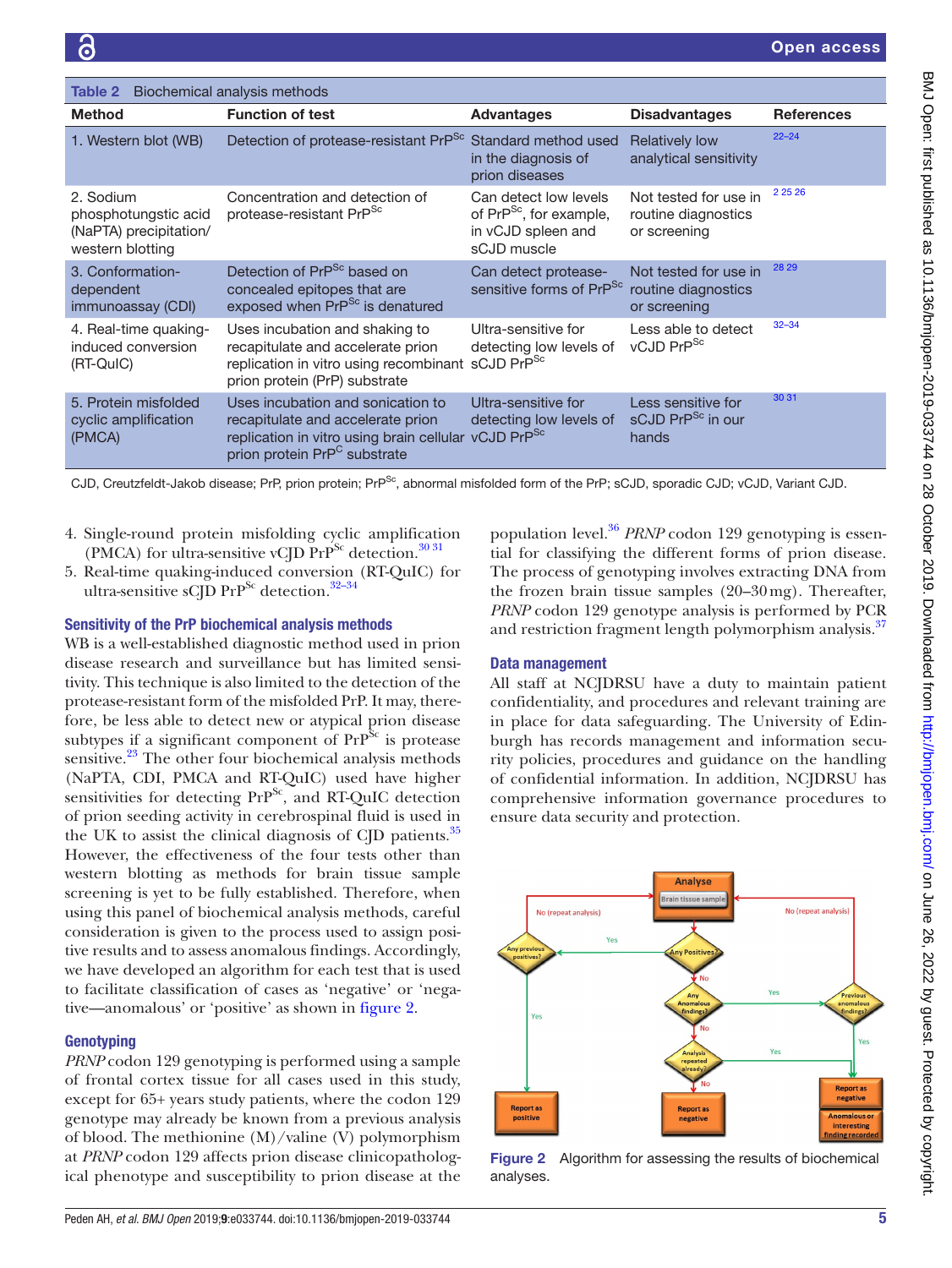All samples received from EBB (fixed and frozen) are de-identified by EBB staff, in line with EBB ethical approval prior to sharing with NCJDRSU. Samples are accompanied by a limited set of data only: The study requests the gender of the patients, their year of birth, age at death and post-mortem information, such as brain weight, pH and the time between death and post-mortem. All the results are documented and recorded in the study database at NCJDRSU. Paper records are filed securely at NCJDRSU in locked filing cabinets when not in use. Electronic records are processed in a password-protected controlled secured network with access restricted to named users on a need-to-know basis. At no point in time is personal information disclosed to anybody other than the named users; linkage of records for study analyses, and for follow-up, is restricted to authorised personnel by use of a unique study number.

#### Action for positive cases

The outcome of investigations is shared between the NCJDRSU and EBB study teams as part of the investigation record. If there is evidence of vCJD, sCJD or other prion pathology, then further investigations are undertaken according to standard NCJDRSU surveillance procedures. $38$  A final diagnostic report would be submitted to the senior clinician, then sent to the donor's general practitioner for communication to the family.

#### Quality assurance

For quality assurance, and to test the sensitivity and specificity of the protocol, a blinded analysis is conducted in conjunction with the analysis of samples from EBB. Under the direction of the principal investigator, and in strict accordance with NCJDRSU category 3\* laboratory health and safety policies, the blinded approach is undertaken as follows. A panel of human prion disease cases is used as positive controls. This panel includes vCJD cases, a range of sCJD subtypes and rarer forms, such as variably protease-sensitive prionopathy, to test the ability of the protocol to detect a range of prion disease subtypes, characterised by varying levels and isotypes of  $PrP^{Sc}$ .

The positive samples are anonymised and packaged in an identical manner to the ordinary study test samples, by the EBB and the NCJDRSU laboratory managers. True data for the positive cases are not attached to the samples because it could lead to the identification of the sample prior to testing. Instead, the positive samples are assigned dummy data, which is linked to their true identifiers using a coded key only known to the EBB and the NCJDRSU laboratory managers who are responsible for the blinding process. Researchers conducting the analyses will not know which samples are positive or negative until the end of the planned analysis when the identities will be revealed. All results will be recorded in the study database.

## Disposal of samples

All residual tissue samples are retained until the end of the study, after which NCJDRSU will handle the disposal of any remaining samples in accordance with the EBB procedures. Samples from cases that are suspected to be CJD or any other prionopathy are retained routinely in the Brain and Tissue Bank at NCJDRSU. Any residual tissue or material linked to the positive samples (ie, frozen tissue samples, homogenates, microscope slides and DNA) are destroyed or returned to storage at NCJDRSU.

## Statistical analysis

Any case with pathological evidence of prion disease which, prior to this study, was not considered to have prion disease is referred to as a 'missed' case of prion disease. Descriptive statistics, including frequency tables, cross-tabulations and graphics, will be used to describe the demographics of the study population, including the date of death, age, sex and provenance of the donation. Clinical and pathological characteristics of the missed cases with attention to presenting features and in life (alternative) diagnoses will also be described. In addition, description of case classification (molecular subtype) and referral characteristics will be included. Univariate and multivariable analyses adjusting for potential confounders, such as age and sex, will be used to compare characteristics of missed cases with previously confirmed cases referred to NCJDRSU.

#### Ethics and approvals

Brain tissue donations are made voluntarily by the relatives of those involved, with consent for use in research. EBB has ethical approval to provide tissue samples to research projects (REC reference 16/ES/0084), including those for pilot studies. Findings of this study will be disseminated in meetings, conferences and as peer-reviewed publications.

#### Patient and public involvement

Patients or the public was not involved in the design, or conduct, or reporting, or dissemination of our research.

Acknowledgements We thank Tracy Millar and Chris-Anne Mckenzie, both of EBB, for their assistance in preparing this manuscript. We would like to express our gratitude to Suzanne Lowrie and Helen Yull at NCJDRSU, and local mortuary and laboratory staff for their help in managing and undertaking tissue investigations, as well as the patients and their relatives.

Contributors AMM and CS designed the study, in consultation with AHP and DLR, and together with AHP and LK drafted the manuscript.

Funding This work is independent research commissioned and funded by the Department of Health and Social Care Policy Research Programme (PR-ST-1214-10002).

Disclaimer The views expressed in this publication are those of the authors and not necessarily those of the Department of Health and Social Care.

Competing interests None declared.

Patient consent for publication Not required.

Provenance and peer review Not commissioned; externally peer reviewed.

Open access This is an open access article distributed in accordance with the Creative Commons Attribution Non Commercial (CC BY-NC 4.0) license, which permits others to distribute, remix, adapt, build upon this work non-commercially,